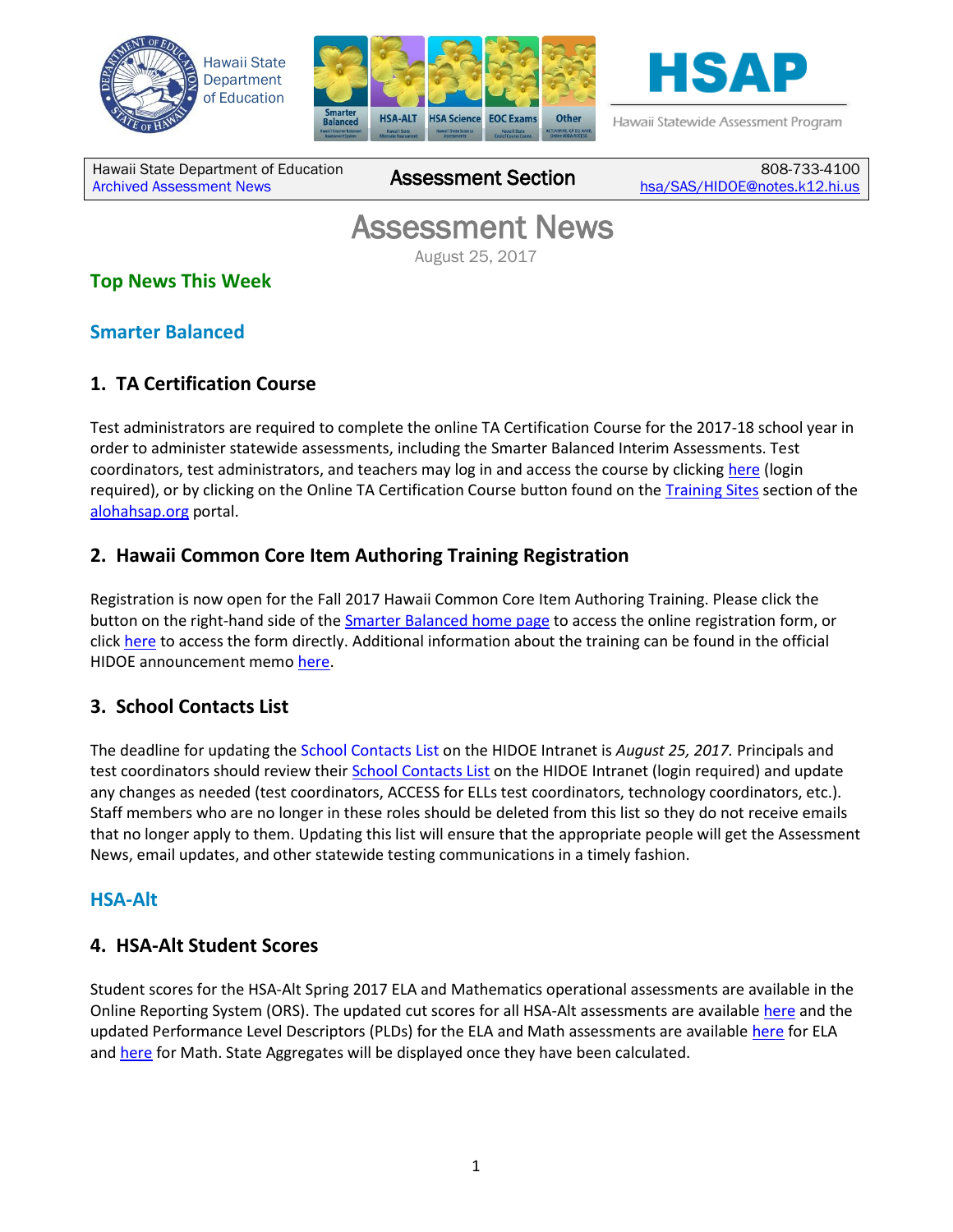# Assessment News

August 25, 2017

#### **HSA Science**

#### **5. HSA Science and Biology EOC Exam Bridge Assessments**

The August 14, 2017 DOE memo **"**[Bridge Assessments for the Hawaii State Science Assessments in Grades 4](http://alohahsap.org/HSA/wp-content/uploads/2017/08/Memo_NGSS-Bridge-Assessments_081417.pdf)  [and 8 and the Biology 1 End-of-Course \(EOC\) Exam"](http://alohahsap.org/HSA/wp-content/uploads/2017/08/Memo_NGSS-Bridge-Assessments_081417.pdf) describes the HSA Science and Biology EOC Bridge Assessments for School Years 2017-18 and 2018-19. It also explains the new NGSS Assessments which will begin in SY 2019-20. Further information and the revised [Science/Biology EOC Test Blueprints](http://alohahsap.org/HSA/wp-content/uploads/2017/07/Science_Blueprints-for-Bridge.pdf) can be found on the [alohahsap.org](http://alohahsap.org/) website.

#### **6. Fall 2017 NGSS Item Authoring Training**

Registration is now open for the Fall 2017 NGSS Item Authoring Training. Please click the button on the righthand side of th[e HSA Science](http://alohahsap.org/HSA/) home page to access the online registration form, or click [here](http://events.constantcontact.com/register/event?llr=zuii4ejab&oeidk=a07eegg6wm8c4fe9547) to access the form directly. Full information about the training can be found in the official HIDOE announcement memo [here.](http://alohahsap.org/HSA/wp-content/uploads/2017/08/Memo_NGSS-Item-Authoring-Training_081717.pdf)

#### **End-of-Course Exams**

#### **7. Algebra 1 EOC Exam Blueprints**

The Algebra 1 EOC Exam Test Blueprints have been revised to be consistent with course expectations and the new Smarter Balanced Revised 2017-18 test blueprint. Further information and the revise[d Algebra 1](http://alohahsap.org/EOC/wp-content/uploads/2017/08/HI_EOC_AlgebraI_Blueprint_Revised_080117.pdf)  [Blueprints](http://alohahsap.org/EOC/wp-content/uploads/2017/08/HI_EOC_AlgebraI_Blueprint_Revised_080117.pdf) can be found on th[e alohahsap.org](http://alohahsap.org/) website.

#### **The ACT Aspire**

#### **8. 2016-17 ACT Aspire Test Scores**

The ACT Aspire portal will **close on September 30, 2017**. ACT Aspire test coordinators should access, download, and save any required reports before the portal is shut down. Once the portal closes test coordinators will no longer have access to the data and reporting resulting from the administration of ACT Aspire through the state testing program. For detailed instructions on how to access the various reports via the ACT Aspire Portal please refer to th[e ACT Aspire Portal User Guide](avocet.pearson.com/hawaiiACTAspire/Home#srDoc=6067&srPage=1) (pages 109-111) or contact Customer Service at 1-888-802-7502 Monday through Friday between 2:00 a.m. - 3:30 p.m. HST.

#### **ACCESS for ELLs 2.0 Online**

#### **9. WIDA-AMS Updates**

WIDA will be moving all users in th[e WIDA-AMS](https://www.drcedirect.com/all/eca-portal-ui/welcome/WIDA) from the HI ACCESS for ELLs 2.0 2016-17 administration to the HI ACCESS for ELLs 2.0 2017-18. All users currently added or existing users will be moved over. All personnel who were marked as "inactive" will be deleted. Test coordinators are asked to go to WIDA-AMS and check their school list and inactivate any personnel who are no longer at their schools.